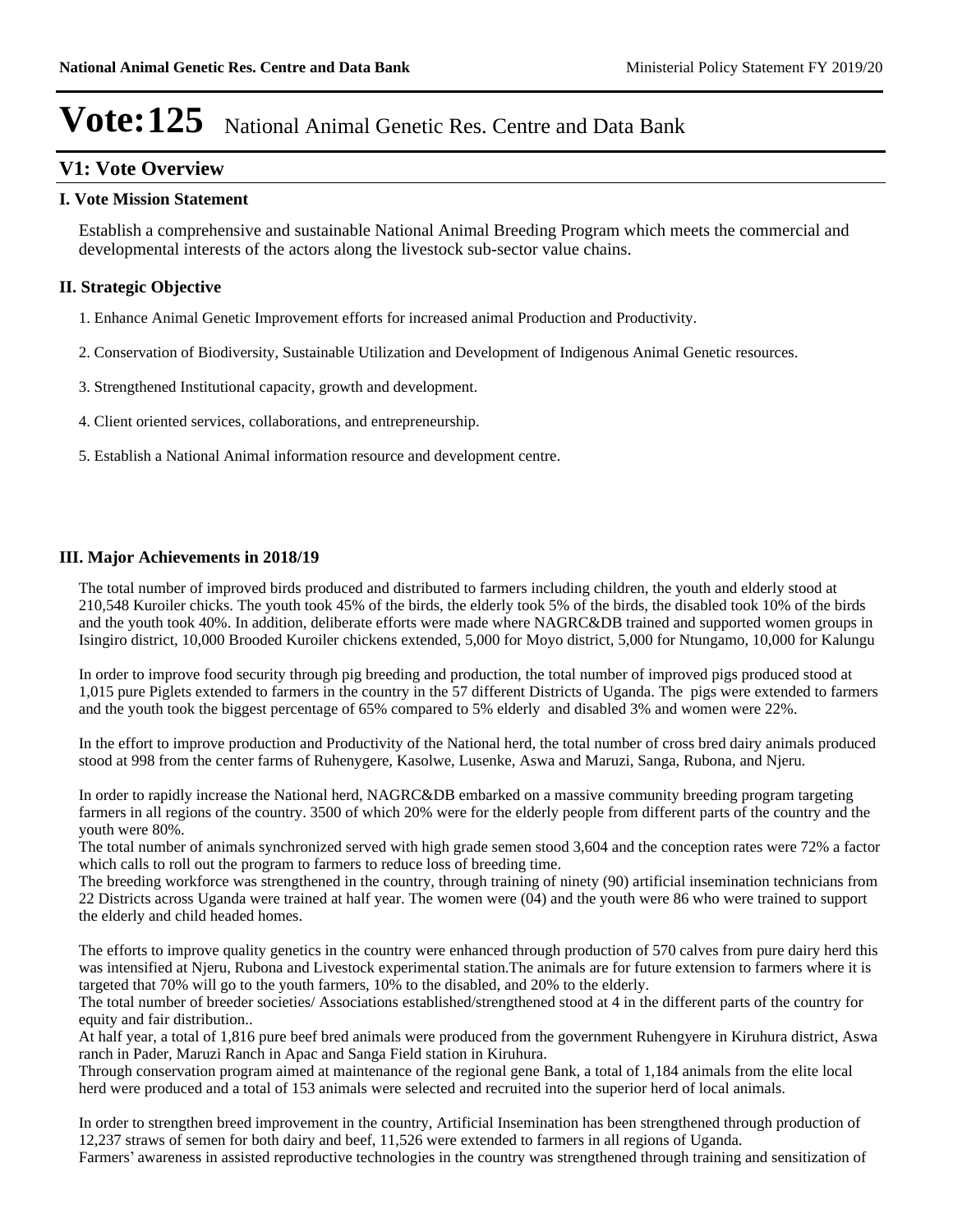12,379 farmers from 50 Districts of Uganda.

The total number of liquid of liquid nitrogen produced stood at 29,667 litres distributed to farmers across the country.

The total number of farmers sensitized in breeding stood at 12,410 for the period.

In the bid to protect and conserve the environment, a total of 399 forage trees were planted for environmental protection to meet budget cross cutting issues.

In order to improve livestock performance through Livestock Nutrition, 869 acres of pasture and forages were established .The science has been extended to 120 farmers from 14 Districts of Uganda and 43% youth mobilized.

In the preservation of animal feed to counter dry season challenges, the tons of silage produced and conserved stood at 39 . 24 kilometers of farm roads were opened and graded at Maruzi and Nshaara ranches. This intervention is aimed at increasing accessibility to the ranches and control of bush fires.

In the need to increase access to farms and ranches and control the wild fires, the entity targeted to open and grade in the need to increase access to farms and ranches, twelve (12) kilometers of farm roads were opened.

In order to strengthen the public private partnerships, NAGRC&DB established seven partnerships.

A total to over 10,000 students on internship, students on agriculture study trips, pupils on study tours on farms and ranches learn animal husbandry techniques and reproductive technologies.

NAGRC&DB also established pasture and legumes for farm improvement but also acting as sources of pasture seeds, legumes and planting materials.

### **IV. Medium Term Plans**

NAGRC&DB will in the FY 2019/2020 under massive breed and genetic improvement country wide. Interventions will be undertaken to improve the breeding structures and capacity of extension workers and farmer's at Kasolwe serving the greater Busoga and Lusenke Stock farm serving North Buganda.

The intervention is being executed through revolutionizing livestock farming in Busoga and Lusenke livestock transformational project. A total 15 billion will support this initiative leaving a funding gap of 28 billion for Kasolwe and 23 billion for Lusenke community breeding.

Massive genetic improvement through Community and nucleolus breeding scheme;

The vote intends to undertake a massive community breeding programme in order to address the high demand for improved animal genetic resources for wealth creation. This will be done through massive synchronization of animals in different livestock farming communities across all agro-ecological zones of Uganda.

In the medium term, the vote intends to rapidly improve livestock genetics through community breeding which is a negotiated settlement in all cattle rearing communities of Uganda

Pasture establishment:

The vote intends to intensify pasture establishment and validation on all farms and ranches and extend the same science and technology to all farming households in Uganda for increased production and productivity. The youths and women are highly targeted to take up this venture for employment creation and income generation.

Strengthening the Assisted reproductive techniques work force:

The vote intends to train and re-tool all breeding technicians in the country to extend breeding services to livestock farmers at sub county level. This will enable farmers' access to superior genetics through artificial insemination at a lower cost.

Development of meaningful partnerships and collaborative linkages;

In the medium term the vote intends to develop partnerships which will improve efficiency in service delivery. In these partnerships, the vote targets partners who are both equity and gender responsive.

Rural poultry development;

The vote intends to expand the rural poultry development programme through improved poultry genetics targeting the youth, widows, rural women and the disabled in all agro-ecological zones of Uganda. This is aimed at improving their income, food and nutrition security.

Piggery improvement programme;

The vote intends to expand the improved pig genetics to target three thousand (3000) youth, women and elderly inall agroecological zones of Uganda in small scale agribusiness projects for income generation and wealth creation.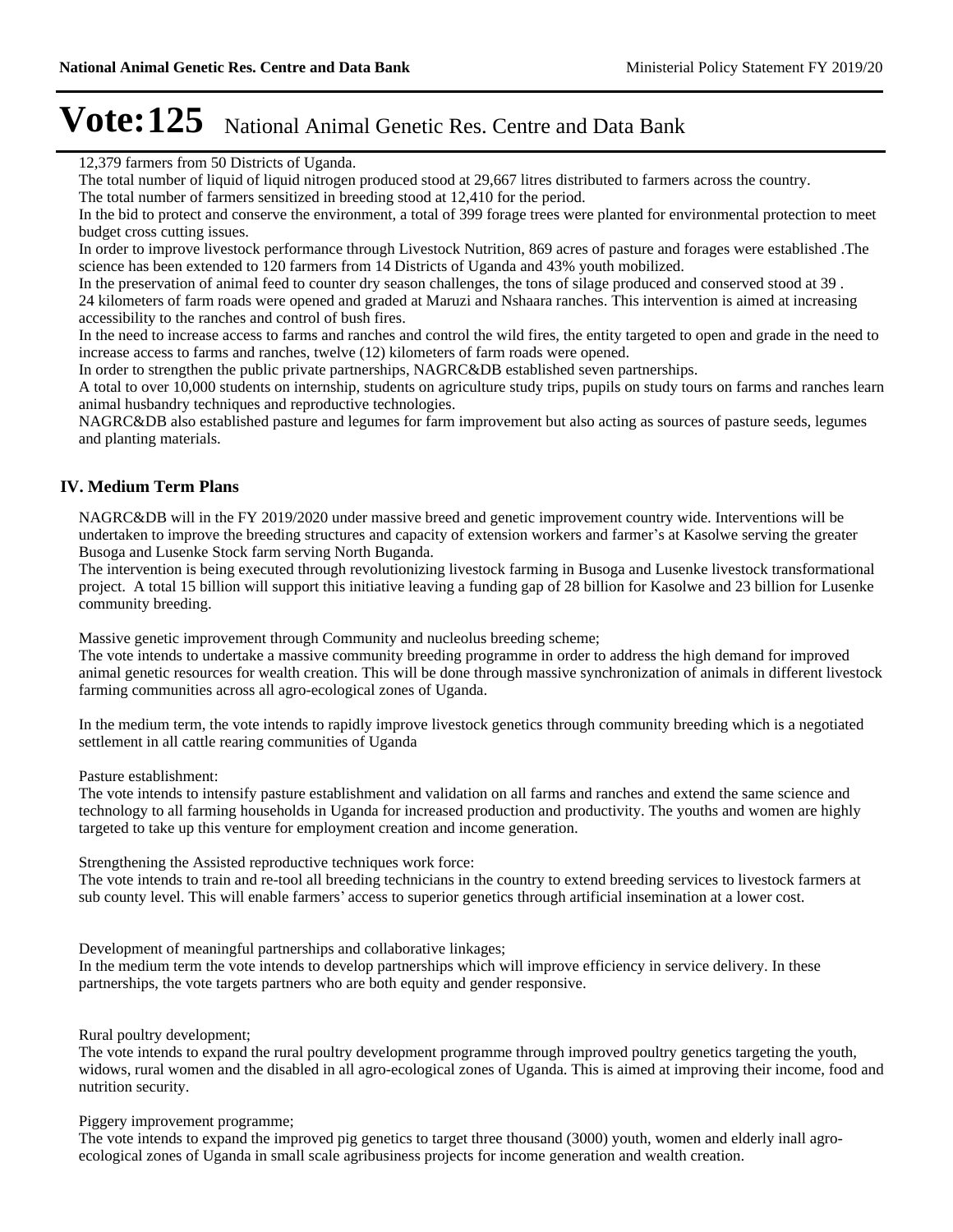#### Goat improvement programme;

The vote intends to conserve, improve and promote utilization of improved goat genetic resources in the country. This will lead to increased production and productivity of goats among the farming households for income and food security. This intervention is also envisaged to address nutrition and health issues of the HIV/AIDS positive living persons and infants through consumption of goat milk for improved health.

Restocking;

The vote intends to rehabilitate and restock all the NAGRC&DB Centre farms and ranches located in the different regions of Uganda Western, south western, central region, Eastern and Northern in order to produce at optimum capacity in order to meet the farmers' demands for improved genetic resources.

The institution intends to develop bankable project proposals to attract more funding.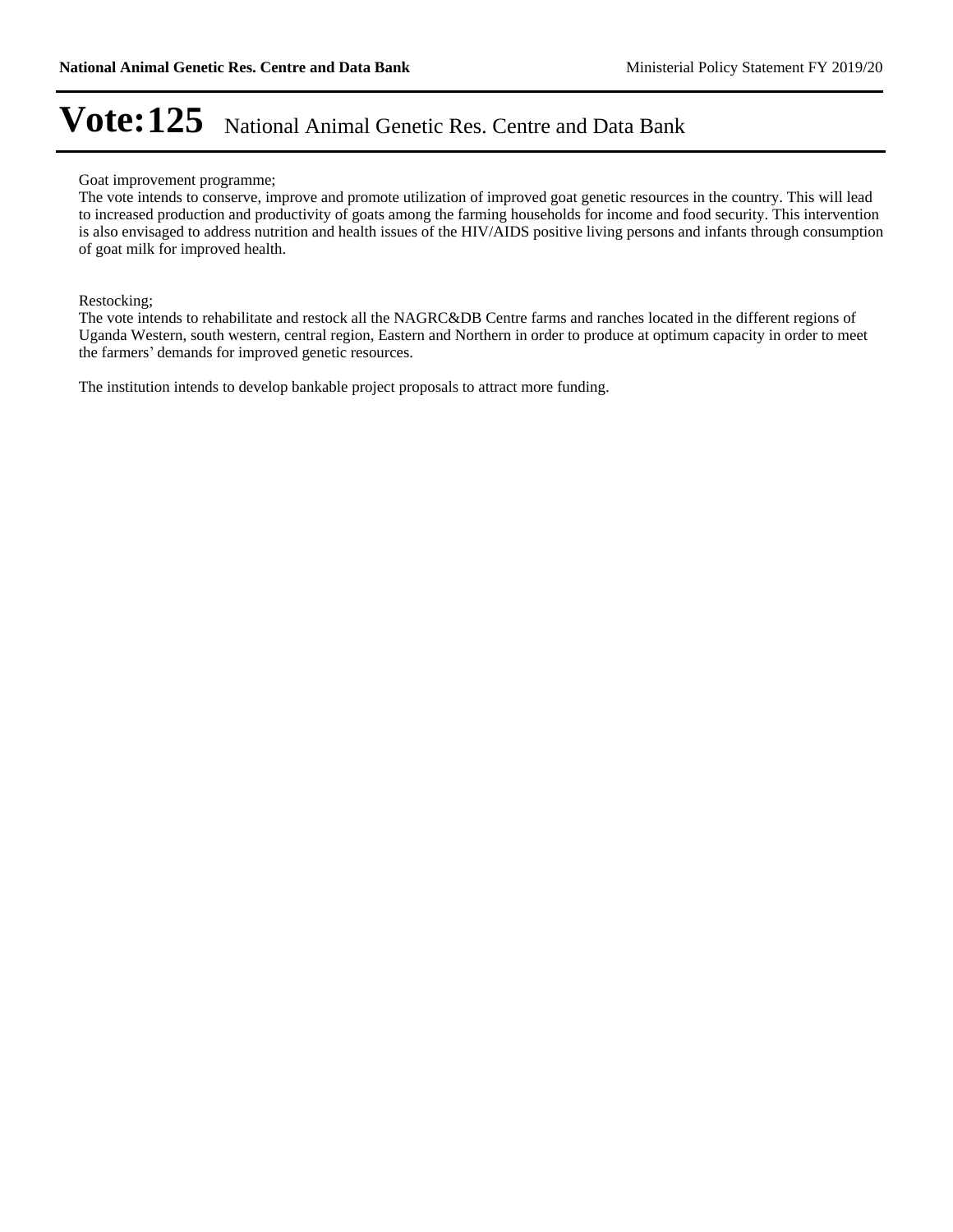## **V. Summary of Past Performance and Medium Term Budget Allocations**

**Table 5.1: Overview of Vote Expenditures (UShs Billion)**

|                  |                                                      |                    | 2018/19       |                                           |         | <b>MTEF Budget Projections</b> |         |         |         |
|------------------|------------------------------------------------------|--------------------|---------------|-------------------------------------------|---------|--------------------------------|---------|---------|---------|
|                  |                                                      | 2017/18<br>Outturn | <b>Budget</b> | <b>Approved Expenditure</b><br>by End Dec | 2019/20 | 2020/21                        | 2021/22 | 2022/23 | 2023/24 |
| <b>Recurrent</b> | Wage                                                 | 1.900              | 1.900         | 0.950                                     | 1.900   | 1.995                          | 2.095   | 2.199   | 2.309   |
|                  | Non Wage                                             | 1.629              | 1.733         | 0.912                                     | 8.008   | 9.210                          | 11.052  | 13.262  | 15.914  |
| Devt.            | GoU                                                  | 6.819              | 7.364         | 3.091                                     | 22.364  | 26.837                         | 26.837  | 26.837  | 26.837  |
|                  | Ext. Fin.                                            | 0.000              | 0.000         | 0.000                                     | 0.000   | 0.000                          | 0.000   | 0.000   | 0.000   |
|                  | <b>GoU</b> Total                                     | 10.347             | 10.997        | 4.953                                     | 32.273  | 38.042                         | 39.983  | 42.299  | 45.061  |
|                  | <b>Total GoU+Ext Fin (MTEF)</b>                      | 10.347             | 10.997        | 4.953                                     | 32.273  | 38.042                         | 39.983  | 42.299  | 45.061  |
|                  | Arrears                                              | 0.000              | 0.000         | 0.000                                     | 0.000   | 0.000                          | 0.000   | 0.000   | 0.000   |
|                  | <b>Total Budget</b>                                  | 10.347             | 10.997        | 4.953                                     | 32.273  | 38.042                         | 39.983  | 42.299  | 45.061  |
|                  | <b>A.I.A Total</b>                                   | 1.321              | 7.064         | 1.285                                     | 0.000   | 0.000                          | 0.000   | 0.000   | 0.000   |
|                  | <b>Grand Total</b>                                   | 11.668             | 18.061        | 6.237                                     | 32.273  | 38.042                         | 39.983  | 42.299  | 45.061  |
|                  | <b>Total Vote Budget</b><br><b>Excluding Arrears</b> | 11.668             | 18.061        | 6.237                                     | 32.273  | 38.042                         | 39.983  | 42.299  | 45.061  |

## **VI. Budget By Economic Clasification**

**Table V6.1 2018/19 and 2019/20 Budget Allocations by Item**

|                                           |       |          | 2018/19 Approved Budget |              |        | 2019/20 Draft Estimates |              |
|-------------------------------------------|-------|----------|-------------------------|--------------|--------|-------------------------|--------------|
| <b>Billion Uganda Shillings</b>           | GoU   | Ext. Fin | AIA                     | <b>Total</b> | GoU    | Ext. Fin                | <b>Total</b> |
| <b>Output Class: Outputs Provided</b>     | 4.623 | 0.000    | 7.064                   | 11.687       | 17.861 | 0.000                   | 17.861       |
| 211 Wages and Salaries                    | 2.170 | 0.000    | 2.415                   | 4.585        | 2.339  | 0.000                   | 2.339        |
| 212 Social Contributions                  | 0.190 | 0.000    | 0.246                   | 0.436        | 0.403  | 0.000                   | 0.403        |
| 213 Other Employee Costs                  | 0.260 | 0.000    | 0.899                   | 1.159        | 0.910  | 0.000                   | 0.910        |
| 221 General Expenses                      | 0.375 | 0.000    | 0.000                   | 0.375        | 2.075  | 0.000                   | 2.075        |
| 222 Communications                        | 0.022 | 0.000    | 0.000                   | 0.022        | 0.177  | 0.000                   | 0.177        |
| 223 Utility and Property Expenses         | 0.140 | 0.000    | 0.430                   | 0.570        | 0.747  | 0.000                   | 0.747        |
| 224 Supplies and Services                 | 0.958 | 0.000    | 2.625                   | 3.583        | 6.488  | 0.000                   | 6.488        |
| 225 Professional Services                 | 0.000 | 0.000    | 0.000                   | 0.000        | 2.390  | 0.000                   | 2.390        |
| 226 Insurances and Licenses               | 0.000 | 0.000    | 0.000                   | 0.000        | 0.080  | 0.000                   | 0.080        |
| 227 Travel and Transport                  | 0.362 | 0.000    | 0.420                   | 0.782        | 1.612  | 0.000                   | 1.612        |
| 228 Maintenance                           | 0.147 | 0.000    | 0.030                   | 0.177        | 0.640  | 0.000                   | 0.640        |
| <b>Output Class: Capital Purchases</b>    | 6.374 | 0.000    | 0.000                   | 6.374        | 14.412 | 0.000                   | 14.412       |
| 281 Property expenses other than interest | 0.350 | 0.000    | 0.000                   | 0.350        | 0.300  | 0.000                   | 0.300        |
| 311 NON-PRODUCED ASSETS                   | 0.100 | 0.000    | 0.000                   | 0.100        | 0.000  | 0.000                   | 0.000        |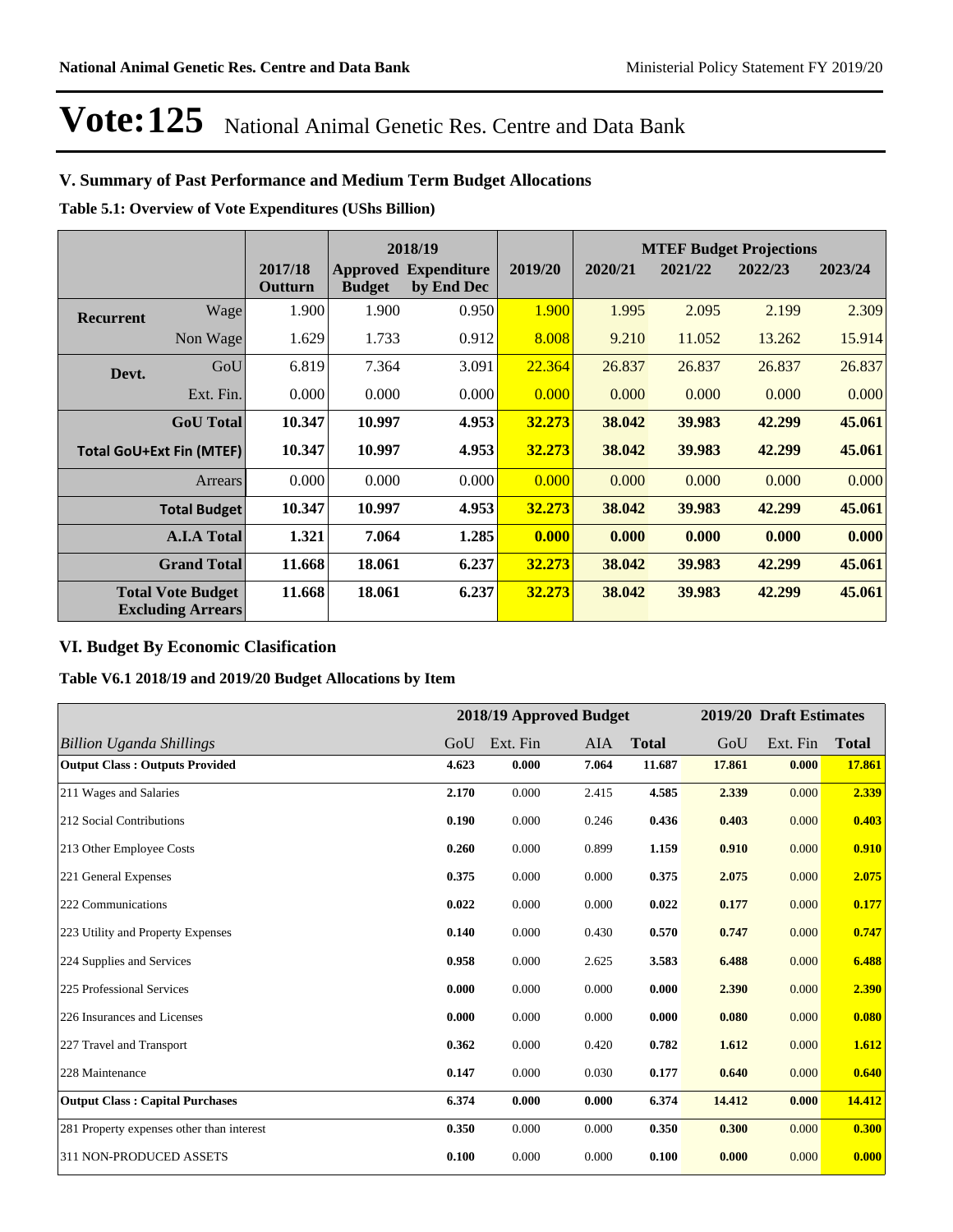| 312 FIXED ASSETS                    | 4.560  | 0.000 | 0.000 | 4.560  | 11.662 | 0.000 | 11.662 |
|-------------------------------------|--------|-------|-------|--------|--------|-------|--------|
| 314 INVENTORIES (STOCKS AND STORES) | 1.364  | 0.000 | 0.000 | 1.364  | 2.450  | 0.000 | 2.450  |
| <b>Grand Total:</b>                 | 10.997 | 0.000 | 7.064 | 18.061 | 32.273 | 0.000 | 32.273 |
| Total excluding Arrears             | 10.997 | 0.000 | 7.064 | 18.061 | 32.273 | 0.000 | 32.273 |

### **VII. Budget By Programme And Subprogramme**

## **Table V7.1: Past Expenditure Outturns and Medium Term Projections by Programme and SubProgramme**

| Billion Uganda shillings                                                            |                       | FY 2018/19                |                                   |                                             | <b>Medium Term Projections</b> |         |         |         |
|-------------------------------------------------------------------------------------|-----------------------|---------------------------|-----------------------------------|---------------------------------------------|--------------------------------|---------|---------|---------|
|                                                                                     | FY 2017/18<br>Outturn | Approved<br><b>Budget</b> | <b>Spent By</b><br><b>End Dec</b> | 2019-20<br><b>Proposed</b><br><b>Budget</b> | 2020-21                        | 2021-22 | 2022-23 | 2023-24 |
| 56 Breeding and Genetic Development                                                 | 11.668                | 18.061                    | 6.202                             | 32.273                                      | 38.042                         | 39.983  | 42.299  | 45.061  |
| 01 Headquarters-NAGRC&DB                                                            | 2.669                 | 5.664                     | 2.150                             | 3.053                                       | 4.134                          | 4.463   | 4.850   | 5.290   |
| 02 Dairy cattle                                                                     | 0.181                 | 1.124                     | 0.201                             | 0.124                                       | 0.491                          | 0.765   | 0.953   | 0.424   |
| 03 Beef cattle                                                                      | 0.229                 | 0.519                     | 0.104                             | 0.119                                       | 0.119                          | 0.317   | 0.517   | 0.517   |
| 04 Poultry                                                                          | 1.020                 | 2.060                     | 0.220                             | 0.902                                       | 0.097                          | 0.097   | 0.097   | 0.205   |
| 05 Small ruminants & non ruminants                                                  | 0.150                 | 0.210                     | 0.061                             | 0.110                                       | 0.060                          | 0.060   | 0.060   | 0.060   |
| 06 Pasture and feeds                                                                | 0.185                 | 0.620                     | 0.130                             | 0.200                                       | 0.200                          | 0.200   | 0.200   | 0.300   |
| 08 National Animal Data Bank                                                        | 0.025                 | 0.025                     | 0.010                             | 0.025                                       | 0.025                          | 0.025   | 0.025   | 0.025   |
| 09 Fish breeding and production                                                     | 0.034                 | 0.034                     | 0.007                             | 0.034                                       | 0.034                          | 0.034   | 0.034   | 0.835   |
| 10 Assisted Reproductive Technologies<br>(ARTs)                                     | 0.356                 | 0.442                     | 0.229                             | 5.342                                       | 6.045                          | 7.186   | 8.725   | 10.568  |
| 1325 NAGRC Strategic Intervention for<br><b>Animal Genetics Improvement Project</b> | 6.819                 | 7.364                     | 3.091                             | 22.364                                      | 26.837                         | 26.837  | 26.837  | 26.837  |
| <b>Total for the Vote</b>                                                           | 11.668                | 18.061                    | 6.202                             | 32.273                                      | 38.042                         | 39.983  | 42.299  | 45.061  |
| <b>Total Excluding Arrears</b>                                                      | 11.668                | 18.061                    | 6.202                             | 32.273                                      | 38.042                         | 39.983  | 42.299  | 45.061  |

#### **VIII. Programme Performance and Medium Term Plans**

#### **Table V8.1: Programme Outcome and Outcome Indicators ( Only applicable for FY 2019/20)**

| <b>Programme:</b>               | 56 Breeding and Genetic Development                                               |                            |                  |               |            |            |  |  |
|---------------------------------|-----------------------------------------------------------------------------------|----------------------------|------------------|---------------|------------|------------|--|--|
| <b>Programme Objective</b><br>: | Production,Reproduction and Improved access to improved animal genetics.          |                            |                  |               |            |            |  |  |
| <b>Responsible Officer:</b>     | Dr. CHARLES LAGU EXECUTIVE DIRECTOR                                               |                            |                  |               |            |            |  |  |
|                                 | <b>Programme Outcome:</b> Increased availability and access to improved genetics. |                            |                  |               |            |            |  |  |
|                                 | Sector Outcomes contributed to by the Programme Outcome                           |                            |                  |               |            |            |  |  |
|                                 | 1. Increased production and productivity of priority and strategic commodities    |                            |                  |               |            |            |  |  |
|                                 |                                                                                   | <b>Performance Targets</b> |                  |               |            |            |  |  |
| <b>Outcome Indicators</b>       |                                                                                   |                            |                  | 2019/20       | 2020/21    | 2021/22    |  |  |
| <b>Baseline</b>                 |                                                                                   |                            | <b>Base year</b> | <b>Target</b> | Projection | Projection |  |  |
|                                 |                                                                                   |                            |                  |               |            |            |  |  |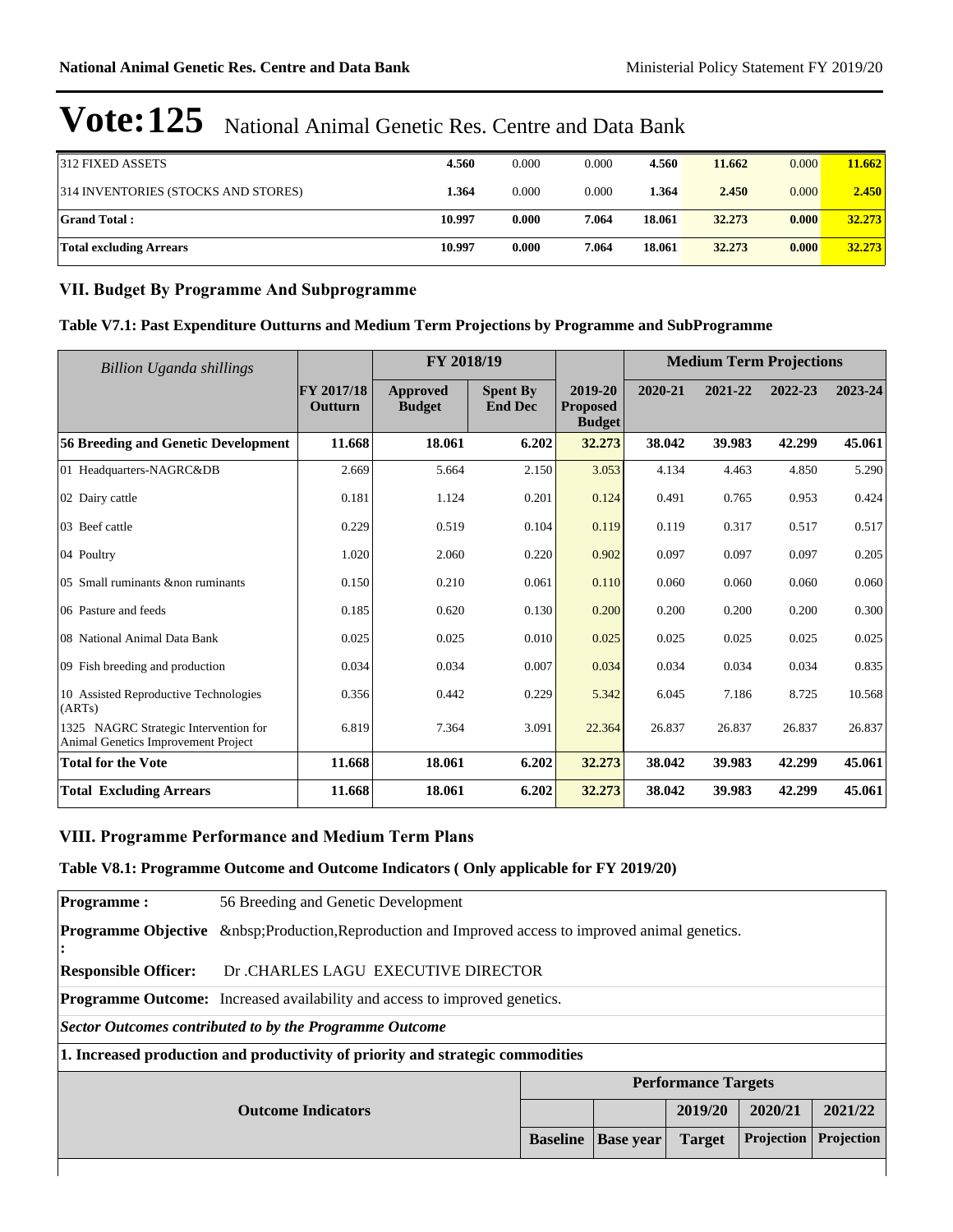| • Percentage change in the utilization of improved germplasm.                                           | 2.5% | 2013 | 15%              | 20%       | 25%       |
|---------------------------------------------------------------------------------------------------------|------|------|------------------|-----------|-----------|
| <b>SubProgramme: 02 Dairy cattle</b>                                                                    |      |      |                  |           |           |
| Output: 07 Promotion of dairy cattle breeding                                                           |      |      |                  |           |           |
| Number of dairy breeder associations and societies established/fostered.                                |      |      | $\boldsymbol{6}$ | 10        | 20        |
| Output: 09 Multiplication of pure Dairy animals & appropriate crosses                                   |      |      |                  |           |           |
| Number of improved dairy animals produced on and off NAGRC&DB Centre farms and ranches.                 |      |      | 2,000            | 3,000     | 4,000     |
| <b>SubProgramme: 03 Beef cattle</b>                                                                     |      |      |                  |           |           |
| Output: 13 Beef breeding, promotion of beef breeds associations and beef breeder societies.             |      |      |                  |           |           |
| Number of beef breeds associations and Beef breeder societies fostered/formed.                          |      |      | 6                | 10        | 20        |
| Output: 14 Multiplication of pure beef breeds & appropriate crosses                                     |      |      |                  |           |           |
| Number of improved beef animals produced on and off NAGRC&DB Canter farms and ranches                   |      |      | 3,500            | 4,000     | 4,500     |
| Output: 16 Conservation and utilization of indegnous Animal Genetic resources.                          |      |      |                  |           |           |
| Number of indigenous animal conserved insitu and exitu                                                  |      |      | 2,000            | 3,000     | 4,000     |
| <b>SubProgramme: 04 Poultry</b>                                                                         |      |      |                  |           |           |
| Output: 19 Production and distribution of chicks                                                        |      |      |                  |           |           |
| Quantity of improved bred chicken produced and extended to farmer households.                           |      |      | 1,500,000        | 2,000,000 | 2,500,000 |
| SubProgramme: 05 Small ruminants &non ruminants                                                         |      |      |                  |           |           |
| Output: 21 Breeding & multiplication of meat goats                                                      |      |      |                  |           |           |
| Number of Improved bred Goats produced / extended to goat farmer households.                            |      |      | 2,000            | 2,500     | 3,000     |
| Output: 23 Breeding & multiplication of pigs                                                            |      |      |                  |           |           |
| Quantity of improved bred pigs produced and extended to pig farmer genetics.                            |      |      | 2,000            | 2,500     | 3,000     |
| <b>SubProgramme: 06 Pasture and feeds</b>                                                               |      |      |                  |           |           |
| Output: 27 Evaluation and multiplication of improved pasture and fodder germ-plasm                      |      |      |                  |           |           |
| Number of acres of various pasture germplasm established on NAGRC&DB Center farms and ranches           |      |      | 1,200            | 3,000     | 3,500     |
| Number of farmers trained in pasture establishment and dry season feeding.                              |      |      | 5,000            | 6,000     | 8,000     |
| SubProgramme: 10 Assisted Reproductive Technologies (ARTs)                                              |      |      |                  |           |           |
| Output: 37 Training, refreshing and facilitating AI and MOET technicians                                |      |      |                  |           |           |
| Number of assisted reproductive technologies technicians (AI, ET, NPD) trained/refreshed                |      |      | 1,400            | 1,600     | 2,000     |
| Output: 38 Providing breeding-training to farmers and other stakeholders along the ARTs value chain     |      |      |                  |           |           |
| Number of farmers and technicians sensitized in assisted reproductive techniques (AI, ET, NPD)          |      |      | 5,000            | 6,000     | 6,500     |
| Output: 39 Production, procurement and sale of semen, eggs, ova, embryos and their associated equipment |      |      |                  |           |           |
| Quantity of Doses of semen produced and extended to dairy and beef farmers.                             |      |      | 108,000          | 110,000   | 110,000   |
| No. of AI Satellite centres established/strengthened.                                                   |      |      | 6                | 10        | 16        |
|                                                                                                         |      |      |                  |           |           |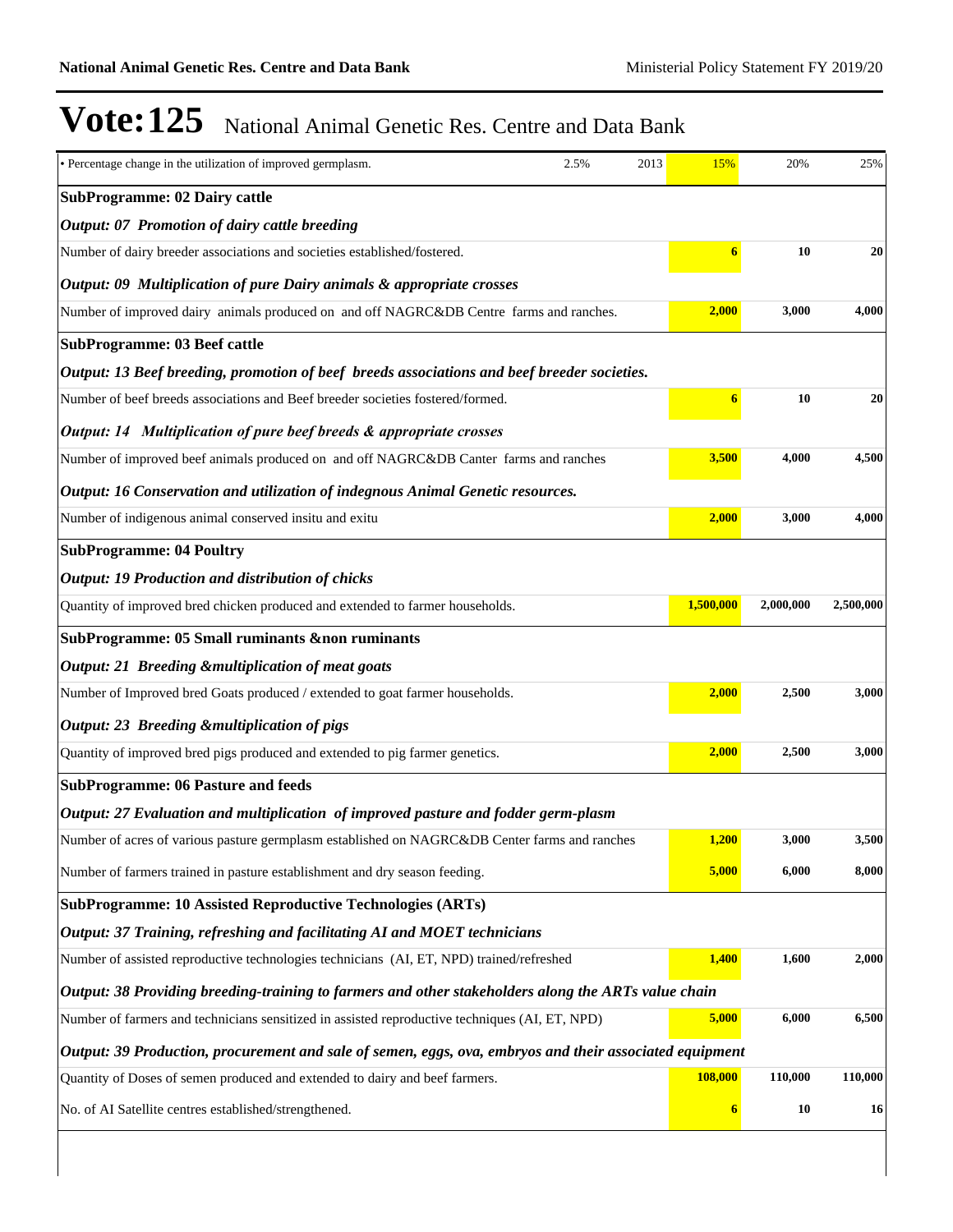| Output: 40 Production, procurement and sale of liquid nitrogen and associated equipment. |               |         |         |  |  |  |  |  |
|------------------------------------------------------------------------------------------|---------------|---------|---------|--|--|--|--|--|
| Litres of liquid nitrogen produced                                                       | 120,000       | 120,000 | 140,000 |  |  |  |  |  |
| SubProgramme: 1325 NAGRC Strategic Intervention for Animal Genetics Improvement Project  |               |         |         |  |  |  |  |  |
| <b>Output: 72 Government Buildings and Administrative Infrastructure</b>                 |               |         |         |  |  |  |  |  |
| Number of administrative structures established.                                         | 10            |         |         |  |  |  |  |  |
| <i>Output: 79 Acquisition of Other Capital Assets</i>                                    |               |         |         |  |  |  |  |  |
| Number of cultivatable assets acquired                                                   | <b>11,000</b> |         |         |  |  |  |  |  |

## **IX. Major Capital Investments And Changes In Resource Allocation**

### **Table 9.1: Major Capital Investment (Capital Purchases outputs over 0.5Billion)**

| FY 2018/19                                                                                                                                                                                                                                                       | FY 2019/20                                           |                                                                                                                                                                                                                                                                                                                                                                                                                                                                                                                                                                                 |                                                                                                                                                                                                                                                                           |  |  |  |  |  |  |
|------------------------------------------------------------------------------------------------------------------------------------------------------------------------------------------------------------------------------------------------------------------|------------------------------------------------------|---------------------------------------------------------------------------------------------------------------------------------------------------------------------------------------------------------------------------------------------------------------------------------------------------------------------------------------------------------------------------------------------------------------------------------------------------------------------------------------------------------------------------------------------------------------------------------|---------------------------------------------------------------------------------------------------------------------------------------------------------------------------------------------------------------------------------------------------------------------------|--|--|--|--|--|--|
| <b>Appr. Budget and Planned Outputs</b>                                                                                                                                                                                                                          | <b>Proposed Budget and Planned</b><br><b>Outputs</b> |                                                                                                                                                                                                                                                                                                                                                                                                                                                                                                                                                                                 |                                                                                                                                                                                                                                                                           |  |  |  |  |  |  |
| Vote 125 National Animal Genetic Res. Centre and Data Bank                                                                                                                                                                                                       |                                                      |                                                                                                                                                                                                                                                                                                                                                                                                                                                                                                                                                                                 |                                                                                                                                                                                                                                                                           |  |  |  |  |  |  |
| Program: 01 56 Breeding and Genetic Development                                                                                                                                                                                                                  |                                                      |                                                                                                                                                                                                                                                                                                                                                                                                                                                                                                                                                                                 |                                                                                                                                                                                                                                                                           |  |  |  |  |  |  |
| Development Project : 1325 NAGRC Strategic Intervention for Animal Genetics Improvement Project                                                                                                                                                                  |                                                      |                                                                                                                                                                                                                                                                                                                                                                                                                                                                                                                                                                                 |                                                                                                                                                                                                                                                                           |  |  |  |  |  |  |
| Output: 01 56 72 Government Buildings and Administrative Infrastructure                                                                                                                                                                                          |                                                      |                                                                                                                                                                                                                                                                                                                                                                                                                                                                                                                                                                                 |                                                                                                                                                                                                                                                                           |  |  |  |  |  |  |
| Creation of enabling environment for breeding through<br>establishment of administrative and livestock handling<br>structures.<br>Creation of enabling environment for breeding through<br>establishment of administrative and livestock handling<br>structures. |                                                      | Construction of three valley tanks at Aswa<br>Ranch is at establishment level . 4) The<br>Purchase of fencing materials and fencing<br>twenty (20) Kilometers is at 80% level of<br>accomplishment. 5) The establishment of three<br>(03) pig stys at LES, Kasorwe and Njeru stock<br>farm is at 50% level of acoplishment.<br>Creation of enabling environment for breeding<br>through establishment of bore holes at<br>Ruhengyere, Kasorwe, Aswa and Maruzi ranch<br>is at implementation level of 50% and actual<br>works will be finalized at the end of quarter<br>three. | 1) Establishment of six gender and equity<br>structure for both management and livestock<br>handling in all Agro ecological zones where<br>NAGRC farms and ranches are located.<br>2) Establishment of three fish ponds for<br>Production of fingerings for fish farmers. |  |  |  |  |  |  |
| <b>Total Output Cost(Ushs Thousand)</b>                                                                                                                                                                                                                          | 1,500,000                                            | 621,497                                                                                                                                                                                                                                                                                                                                                                                                                                                                                                                                                                         | 6,641,792                                                                                                                                                                                                                                                                 |  |  |  |  |  |  |
| Gou Dev't:                                                                                                                                                                                                                                                       | 1,500,000                                            | 621,497                                                                                                                                                                                                                                                                                                                                                                                                                                                                                                                                                                         | 6,641,792                                                                                                                                                                                                                                                                 |  |  |  |  |  |  |
| Ext Fin:                                                                                                                                                                                                                                                         | $\theta$                                             | $\Omega$                                                                                                                                                                                                                                                                                                                                                                                                                                                                                                                                                                        | $\Omega$                                                                                                                                                                                                                                                                  |  |  |  |  |  |  |
| A.I.A.                                                                                                                                                                                                                                                           | $\overline{0}$                                       | $\theta$                                                                                                                                                                                                                                                                                                                                                                                                                                                                                                                                                                        | $\Omega$                                                                                                                                                                                                                                                                  |  |  |  |  |  |  |
| Output: 01 56 75 Purchase of Motor Vehicles and Other Transport Equipment                                                                                                                                                                                        |                                                      |                                                                                                                                                                                                                                                                                                                                                                                                                                                                                                                                                                                 |                                                                                                                                                                                                                                                                           |  |  |  |  |  |  |
| Improved service delivery of NAGRC&DB                                                                                                                                                                                                                            |                                                      | In order to improve service delivery of<br>NAGRC&DB, 12 center farms and ranches<br>were equipped with fifteen Agricultural<br>motorcycles to support AI services and one<br>Motor Vehicles for project monitoring was<br>acquired.                                                                                                                                                                                                                                                                                                                                             | 1) Equipping regional community breeding offices<br>with ten motorcycles and five double cabin<br>pickups.                                                                                                                                                                |  |  |  |  |  |  |
| <b>Total Output Cost(Ushs Thousand)</b>                                                                                                                                                                                                                          | 625,000                                              | 407,811                                                                                                                                                                                                                                                                                                                                                                                                                                                                                                                                                                         | 1,020,000                                                                                                                                                                                                                                                                 |  |  |  |  |  |  |
| Gou Dev't:                                                                                                                                                                                                                                                       | 625,000                                              | 407,811                                                                                                                                                                                                                                                                                                                                                                                                                                                                                                                                                                         | 1,020,000                                                                                                                                                                                                                                                                 |  |  |  |  |  |  |
| Ext Fin:                                                                                                                                                                                                                                                         | $\overline{0}$                                       | $\Omega$                                                                                                                                                                                                                                                                                                                                                                                                                                                                                                                                                                        | $\overline{0}$                                                                                                                                                                                                                                                            |  |  |  |  |  |  |
| $A.I.A$ :                                                                                                                                                                                                                                                        | $\overline{0}$                                       | $\mathbf{0}$                                                                                                                                                                                                                                                                                                                                                                                                                                                                                                                                                                    | $\overline{0}$                                                                                                                                                                                                                                                            |  |  |  |  |  |  |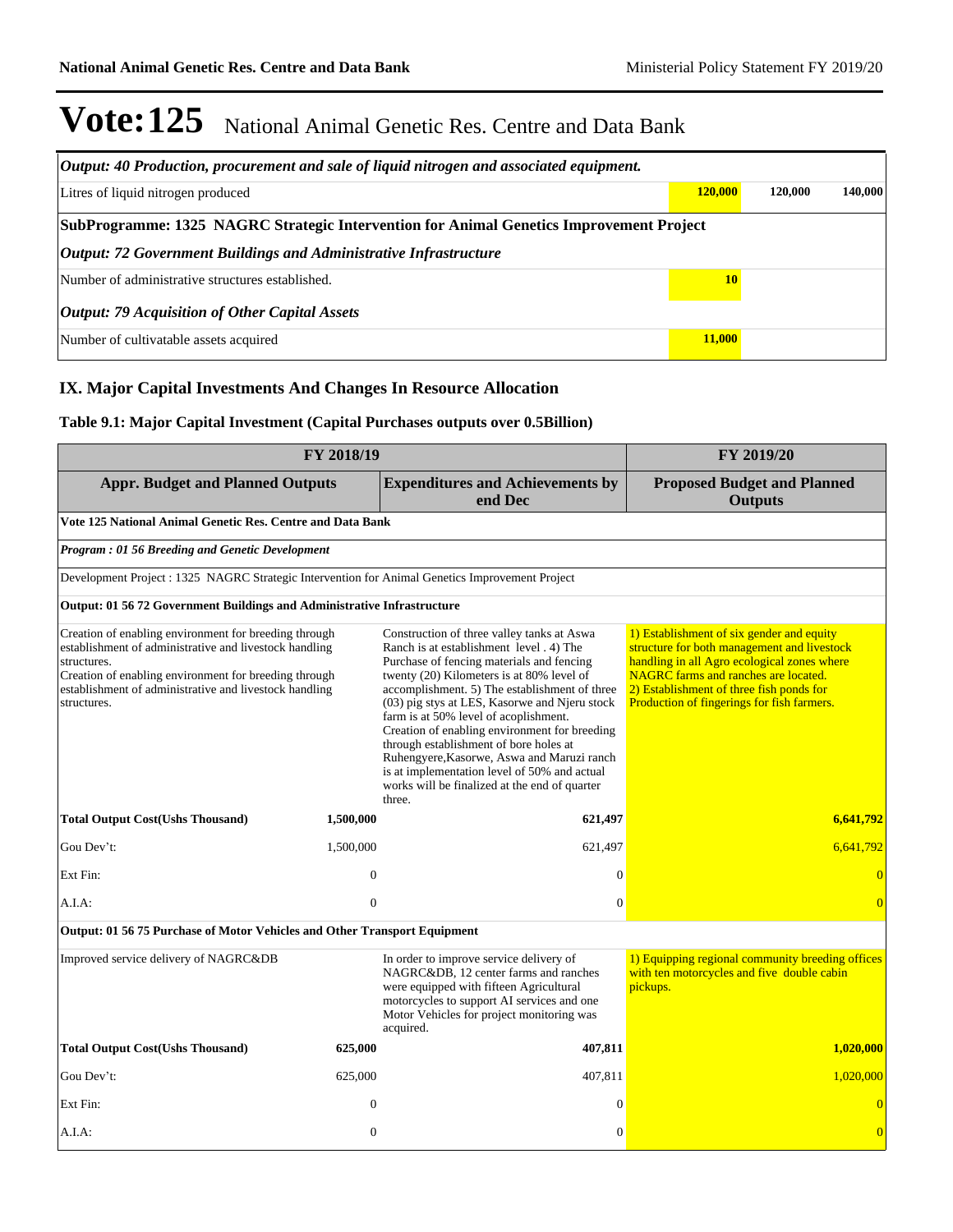#### **Output: 01 56 77 Purchase of Specialised Machinery & Equipment**

| Improved mechanization of farms and ranches for improved<br>production and productivity of animals through pasture<br>establishment and harvesting.<br>Improved mechanization of farms and ranches for improved<br>production and productivity of animals through pasture<br>establishment. |                  | Improved mechanization of farms and ranches<br>for improved production and productivity of<br>animals through pasture establishment was<br>strengthened through One heavy tractor<br>mounted harrow was operation and one square<br>mile of grazable land was opened<br>Improved mechanization of farms and ranches<br>for improved production and productivity of<br>animals through pasture establishment was<br>strengthened through One heavy tractor<br>mounted harrow was operation and one square<br>mile of grazable land was opened                                                                                                                                                                                                                                                                                                                                                                                                                                                                                                                                                                                                                                                                                                                                                                                                                                                                                                                                                                                                                                                                                                                                   | 1) Equipping of the poultry units at Lusenke and<br><b>Livestock experimental Station with two</b><br>hatcheries.<br>2) Specialized Mobile Diagnostic & ART system<br>(MDAS)                                                                                             |
|---------------------------------------------------------------------------------------------------------------------------------------------------------------------------------------------------------------------------------------------------------------------------------------------|------------------|--------------------------------------------------------------------------------------------------------------------------------------------------------------------------------------------------------------------------------------------------------------------------------------------------------------------------------------------------------------------------------------------------------------------------------------------------------------------------------------------------------------------------------------------------------------------------------------------------------------------------------------------------------------------------------------------------------------------------------------------------------------------------------------------------------------------------------------------------------------------------------------------------------------------------------------------------------------------------------------------------------------------------------------------------------------------------------------------------------------------------------------------------------------------------------------------------------------------------------------------------------------------------------------------------------------------------------------------------------------------------------------------------------------------------------------------------------------------------------------------------------------------------------------------------------------------------------------------------------------------------------------------------------------------------------|--------------------------------------------------------------------------------------------------------------------------------------------------------------------------------------------------------------------------------------------------------------------------|
| <b>Total Output Cost(Ushs Thousand)</b>                                                                                                                                                                                                                                                     | 180,000          | 121,624                                                                                                                                                                                                                                                                                                                                                                                                                                                                                                                                                                                                                                                                                                                                                                                                                                                                                                                                                                                                                                                                                                                                                                                                                                                                                                                                                                                                                                                                                                                                                                                                                                                                        | 3,100,000                                                                                                                                                                                                                                                                |
| Gou Dev't:                                                                                                                                                                                                                                                                                  | 180,000          | 121,624                                                                                                                                                                                                                                                                                                                                                                                                                                                                                                                                                                                                                                                                                                                                                                                                                                                                                                                                                                                                                                                                                                                                                                                                                                                                                                                                                                                                                                                                                                                                                                                                                                                                        | 3,100,000                                                                                                                                                                                                                                                                |
| Ext Fin:                                                                                                                                                                                                                                                                                    | $\mathbf{0}$     | $\mathbf{0}$                                                                                                                                                                                                                                                                                                                                                                                                                                                                                                                                                                                                                                                                                                                                                                                                                                                                                                                                                                                                                                                                                                                                                                                                                                                                                                                                                                                                                                                                                                                                                                                                                                                                   | $\overline{0}$                                                                                                                                                                                                                                                           |
| A.I.A:                                                                                                                                                                                                                                                                                      | $\mathbf{0}$     | $\boldsymbol{0}$                                                                                                                                                                                                                                                                                                                                                                                                                                                                                                                                                                                                                                                                                                                                                                                                                                                                                                                                                                                                                                                                                                                                                                                                                                                                                                                                                                                                                                                                                                                                                                                                                                                               | $\overline{0}$                                                                                                                                                                                                                                                           |
| Output: 01 56 79 Acquisition of Other Capital Assets                                                                                                                                                                                                                                        |                  |                                                                                                                                                                                                                                                                                                                                                                                                                                                                                                                                                                                                                                                                                                                                                                                                                                                                                                                                                                                                                                                                                                                                                                                                                                                                                                                                                                                                                                                                                                                                                                                                                                                                                |                                                                                                                                                                                                                                                                          |
| Acquisition of genetic and non-genetic materials for massive<br>breeding on and off NAGRC&DB farms and ranches.<br>Acquisition of genetic and non-genetic materials for massive<br>breeding on and off NAGRC&DB farms and ranches.                                                          |                  | 1) The Architectural Designs for head office/<br>Gene bank is in place. 2) Feasibility<br>study/situation analysis was under taken for<br>proper planning and strategic direction of the<br>Entity. 3) Construction of three valley tanks at<br>Aswa Ranch is at design level and real works<br>shall commence in quarter two. 4) The<br>Purchase of fencing materials and fencing<br>twenty (20) Kilometers is at delivery level.<br>The Purchase of two hundred fifty (250) local<br>animals for conservation is at selection level. 2)<br>The Water reticulation for Njeru stock farm is<br>at 50% level of completion and work is<br>expected to be completed at the third quarter.<br>3) The Purchase of two hundred milk goats is ta<br>animal evaluation stage and delivery is<br>expected at the end of quarter three.<br>4) The Purchase of ten Breeding Boars to<br>strengthen pig breeding in Uganda and improve<br>food security is at bids evaluation level.<br>5) The Purchase of assorted breeding materials<br>(laboratory reagents and related breeding<br>materials) is at delivery level and community<br>breeding activities are in the<br>6) The Purchase of breeding rabbits from Italy<br>is at Initiation level.<br>1) The Architectural Designs for head office/<br>Gene bank is in place. 2) Feasibility<br>study/situation analysis was under taken for<br>proper planning and strategic direction of the<br>Entity. 3) Construction of three valley tanks at<br>Aswa Ranch is at design level and real works<br>shall commence in quarter two. 4) The<br>Purchase of fencing materials and fencing<br>twenty (20) Kilometers is at delivery level. | 1) Community breeding efforts equipped with<br>high grade semen $(20,000)$ and associated<br>consumables.<br>2) Acquisition of a medium Liquid Nitrogen plan.<br>3) Acquisition of assorted laboratory equipment<br>and consumables to accelerate community<br>breeding. |
| <b>Total Output Cost(Ushs Thousand)</b>                                                                                                                                                                                                                                                     | 3,669,217        | 1,211,458                                                                                                                                                                                                                                                                                                                                                                                                                                                                                                                                                                                                                                                                                                                                                                                                                                                                                                                                                                                                                                                                                                                                                                                                                                                                                                                                                                                                                                                                                                                                                                                                                                                                      | 3,400,000                                                                                                                                                                                                                                                                |
| Gou Dev't:                                                                                                                                                                                                                                                                                  | 3,669,217        | 1,211,458                                                                                                                                                                                                                                                                                                                                                                                                                                                                                                                                                                                                                                                                                                                                                                                                                                                                                                                                                                                                                                                                                                                                                                                                                                                                                                                                                                                                                                                                                                                                                                                                                                                                      | 3,400,000                                                                                                                                                                                                                                                                |
| Ext Fin:                                                                                                                                                                                                                                                                                    | $\boldsymbol{0}$ | $\mathbf{0}$                                                                                                                                                                                                                                                                                                                                                                                                                                                                                                                                                                                                                                                                                                                                                                                                                                                                                                                                                                                                                                                                                                                                                                                                                                                                                                                                                                                                                                                                                                                                                                                                                                                                   | $\overline{0}$                                                                                                                                                                                                                                                           |
| $A.I.A$ :                                                                                                                                                                                                                                                                                   | $\boldsymbol{0}$ | $\boldsymbol{0}$                                                                                                                                                                                                                                                                                                                                                                                                                                                                                                                                                                                                                                                                                                                                                                                                                                                                                                                                                                                                                                                                                                                                                                                                                                                                                                                                                                                                                                                                                                                                                                                                                                                               | $\overline{0}$                                                                                                                                                                                                                                                           |

### **X. Vote Challenges and Plans To Improve Performance**

**Vote Challenges**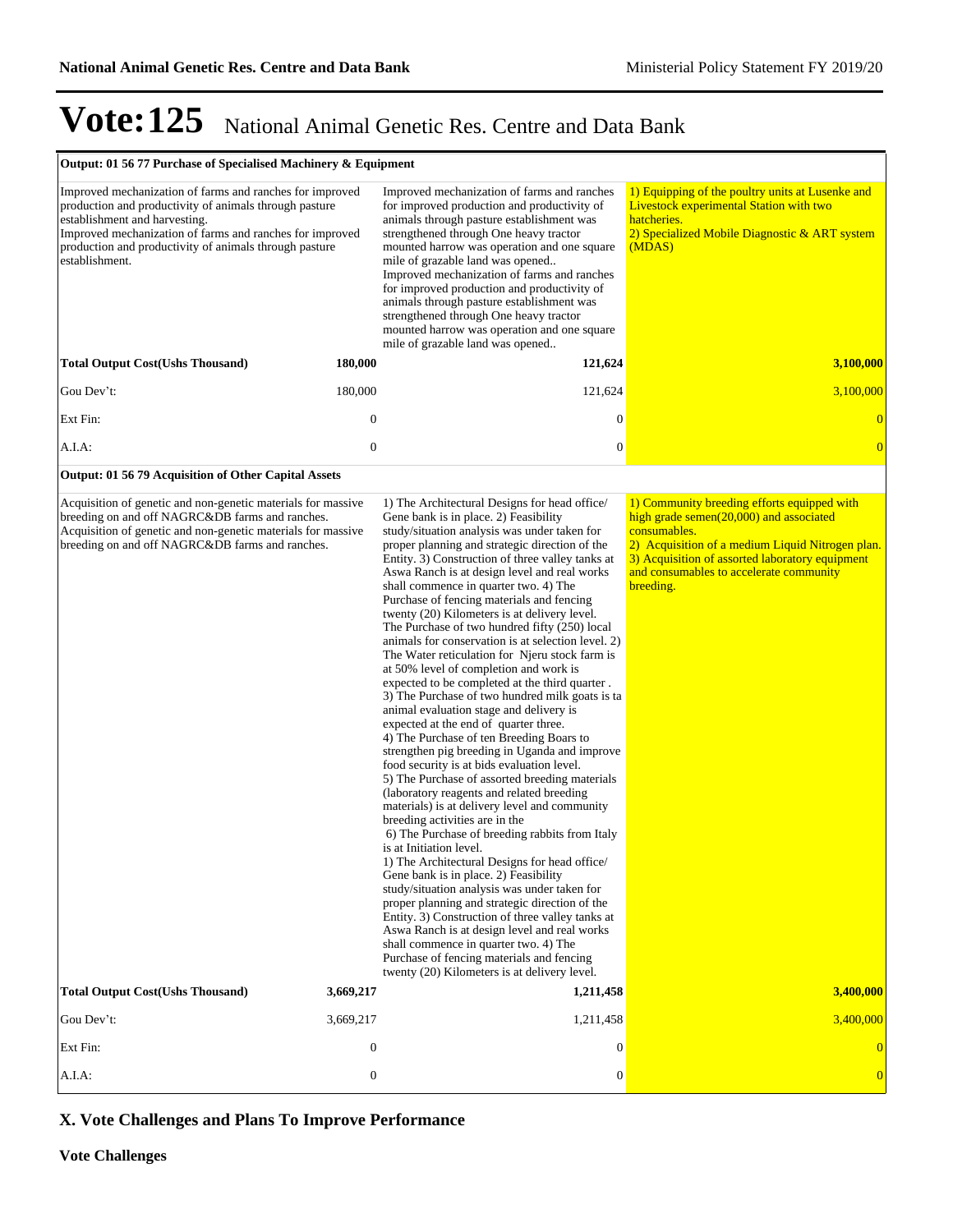#### Inadequate development funds

Development funds to handle the dilapidated infrastructure (Perimeter fencing, animal handling structure, water reticulation, accommodation on farms and ranches) are inadequate. This has hindered gender and equity in recruitment since the environment is not supportive. Government should avail funds to the entity in order to do meaningful breeding.

NAGRC&DB will in the FY 2019/2020 under massive breed and genetic improvement country wide. Interventions will be undertaken to improve the breeding structures and capacity of extension workers and farmer's at Kasolwe serving the greater Busoga and Lusenke Stock farm serving North Buganda.

The intervention is being executed through revolutionizing livestock farming in Busoga and Lusenke livestock transformational project. A total 15 billion will support this initiative leaving a funding gap of 28 billion for Kasolwe and 23 billion for Lusenke community breeding.

#### Inadequate salaries and wages to motivate scientists

The institution's wage bill is below the required levels to recruit and retain high caliber scientists who can deliver the institutions mandate of breeding and genetic development. We recommend government to harmonize salaries and wages across government Ministries and Agencies.

#### Land encroachment:

The lack of legal and clear ownership where all powers in regard to land are vested in the chairman Uganda land commission. NAGRC&DB is just a user, a factor which hinders easy litigation of the encroachers and delayed eviction hence loss of land and breeding space. The entity recommends all titles should be the responsible entity's name.

#### Prolonged drought

The environmental changes have highly affected the vote performance most especially in the drought stricken areas such as south western Uganda and the northern hindering proper breeding as a result of poor nutrition. We recommend the integration of a forestation into livestock farming to combat prolonged drought.

#### Mechanization of farms and ranches

The institution has for long lacked mechanization equipment such as earth movers to remove thickets, open farm roads, excavate valley tanks and dams as well as tractors for farm transport and production. Absence of these has hindered equity and gender development because the environment is not suportive.

Disease outbreaks and tick resistance:

Disease outbreaks have come with all associated costs during operations which hinders performance and delivery of the institution's mandate. However, we recommend government to zone the use of drugs.

#### **Plans to improve Vote Performance**

#### DAIRY Breeding:

The vote will intensify dairy breeding on and off NAGRC&DB center farms and ranches to meet farmers' demands for improved dairy breeds through pure breeding and appropriate cross breeding programs and a total of 2000 calves shall be produced. A total sum of UGX 400,000,000 (Four hundred million Uganda Shillings) was allocated.

BEEF breeding:

The vote will intensify beef breeding through pure breeding and appropriate crossing with the indigenous animals on and off NAGRC&DB center farms and ranches to meet the farmer and export demands for beef and a total of 2500 calves shall be produced.

A total sum of UGX 2,250,000,000 (Two billion, two hundred and fifty million Uganda shillings) was allocated.

#### Goat breeding and conservation:

The vote will intensify breeding and multiplication of improved goat genetics on and off NAGRC&DB center farms and ranches to meet the farmer's demands a total of 1200 kids. UGX 300 Million.

#### Poultry breeding and Production;

The vote will intensify breeding and multiplication of improved improved viable poultry genetic resources and a total of 1,500,000 birds shall be produced and extended to farmers cross Uganda. A total of Ugx 4,000,000,000.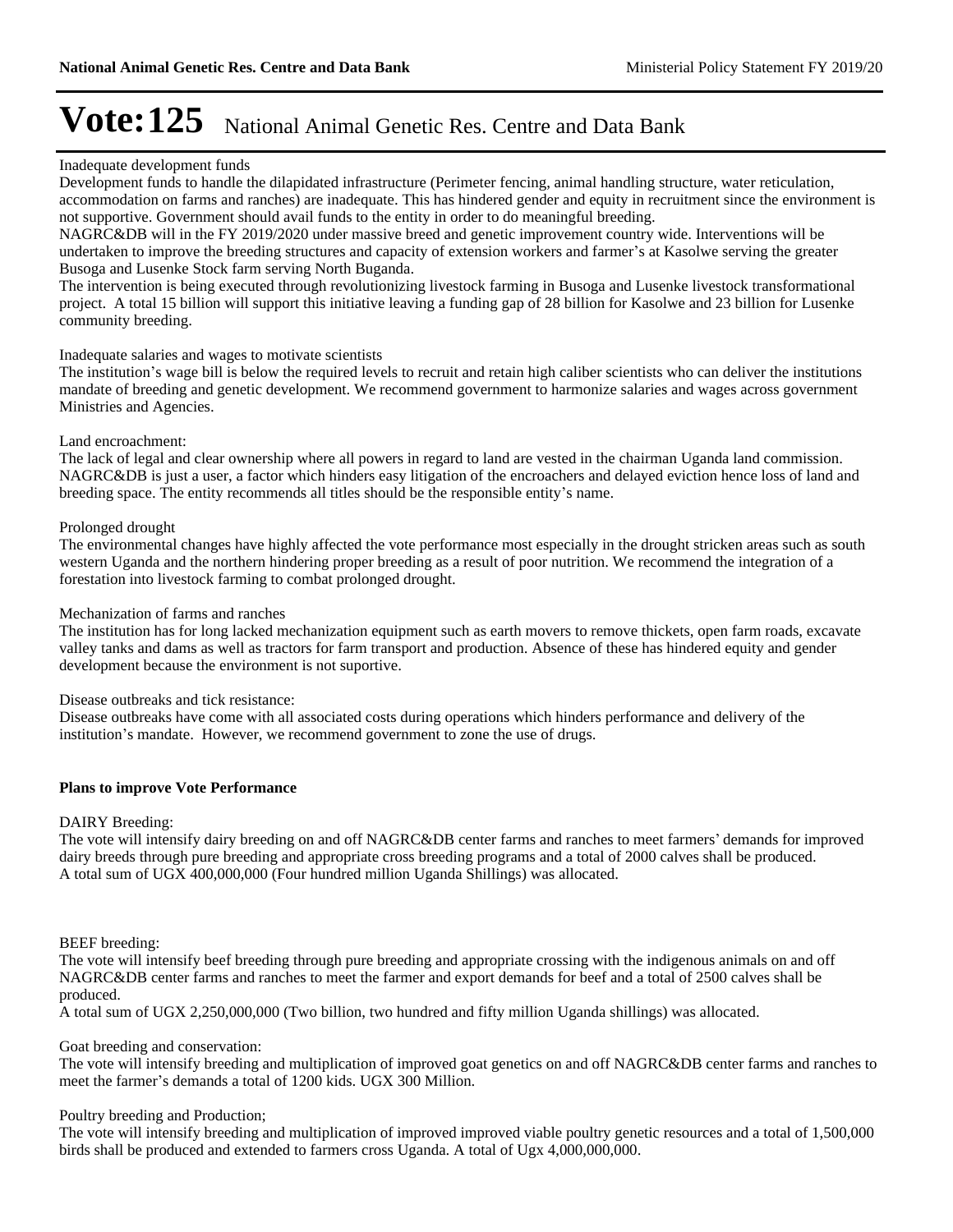#### PIGS breeding

The vote will intensify multiplication of improved pig genetic resources in the country in order to improve the farmers' flocks for improved production and productivity and One thousand (1000) quality piglets shall be produced and extended to farmers all over the country in order to improve the flocks. A total sum of Ugx 400,000,000 (Four hundred million Uganda Shillings) was allocated.

Pasture production and Improvement:

The vote will intensify pasture production and improvement on and off NAGRC&DB farms for improved livestock performance to meet the sector goal of improved production and productivity of livestock for export. The vote targets to establish One square mile of pastures and forages on and off NAGRC&DB farms and a total sum of UGX 769,000,000 (Seven hundred and sixty nine million Uganda shillings) was allocated.

Revitalizing the Artificial Insemination services (ARTS):

The vote will improve Animal genetic resources to meet the sector objective of improved production and productivity through training, re-tooling and equipping of the animal breeding work force of 1300 technicians from across all the agro-ecological zones of Uganda. A total of UGX 1,000,000,000 (One billion Uganda Shillings) was allocated.

Breeding and multiplication of viable poultry genetic resources:

The vote will Intensify multiplication of improved poultry genetic resources in the country in order to meet the sector goal of increased production and productivity as well as food, nutrition and income security for the farming households. A total of UGX 2,260,000,000 (Two billion, two hundred and sixty million Uganda shillings) was allocated.

Creation of enabling environment:

The vote will intensify rehabilitation of NAGRC&DB center farms and ranches; to create an enabling environment for Livestock genetic improvement. This intervention is geared towards attracting the youth, women and the disabled to work with the institution. A total sum of 3,000,000,000 (Three billion million Uganda Shillings) was allocated.

Mechanization of farms and ranches for improved production and productivity through pasture establishment This vote will purchase equipment and machinery needed for pasture establishment and range improvement. The technology will be extended to target the youth, disabled and women headed farming households. A total sum of UGX 180,000,000 (One hundred eighty million Uganda shillings) was allocated.

Conservation and utilization of indigenous animal genetic resources:

The vote intends to conserve and utilize the indigenous animal genetic resources through selection and evaluation of indigenous animal genetic resources, as well as equipping farms and ranches with appropriate tools to conserve biodiversity for future generations. A total of UGX 500,000,000 (Five hundred million Uganda shillings) was allocated to this end.

### **XI Off Budget Support**

**Table 11.1 Off-Budget Support by Sub-Programme**

N/A

### **XII. Vote Cross Cutting Policy And Other Budgetary Issues**

**Table 12.1: Cross- Cutting Policy Issues**

| <b>Issue Type:</b>                                 | <b>HIV/AIDS</b>                                                |
|----------------------------------------------------|----------------------------------------------------------------|
| Objective :                                        | Increased awareness and management of HIV AIDS among-est staff |
| <b>Issue of Concern:</b>                           | increased HIV/AIDS infections                                  |
| <b>Planned Interventions:</b>                      | Testing and Counseling staff.                                  |
| <b>Budget Allocation (Billion):</b> 20,000,000.000 |                                                                |
| <b>Performance Indicators:</b>                     | Number of staff tested and counselled                          |